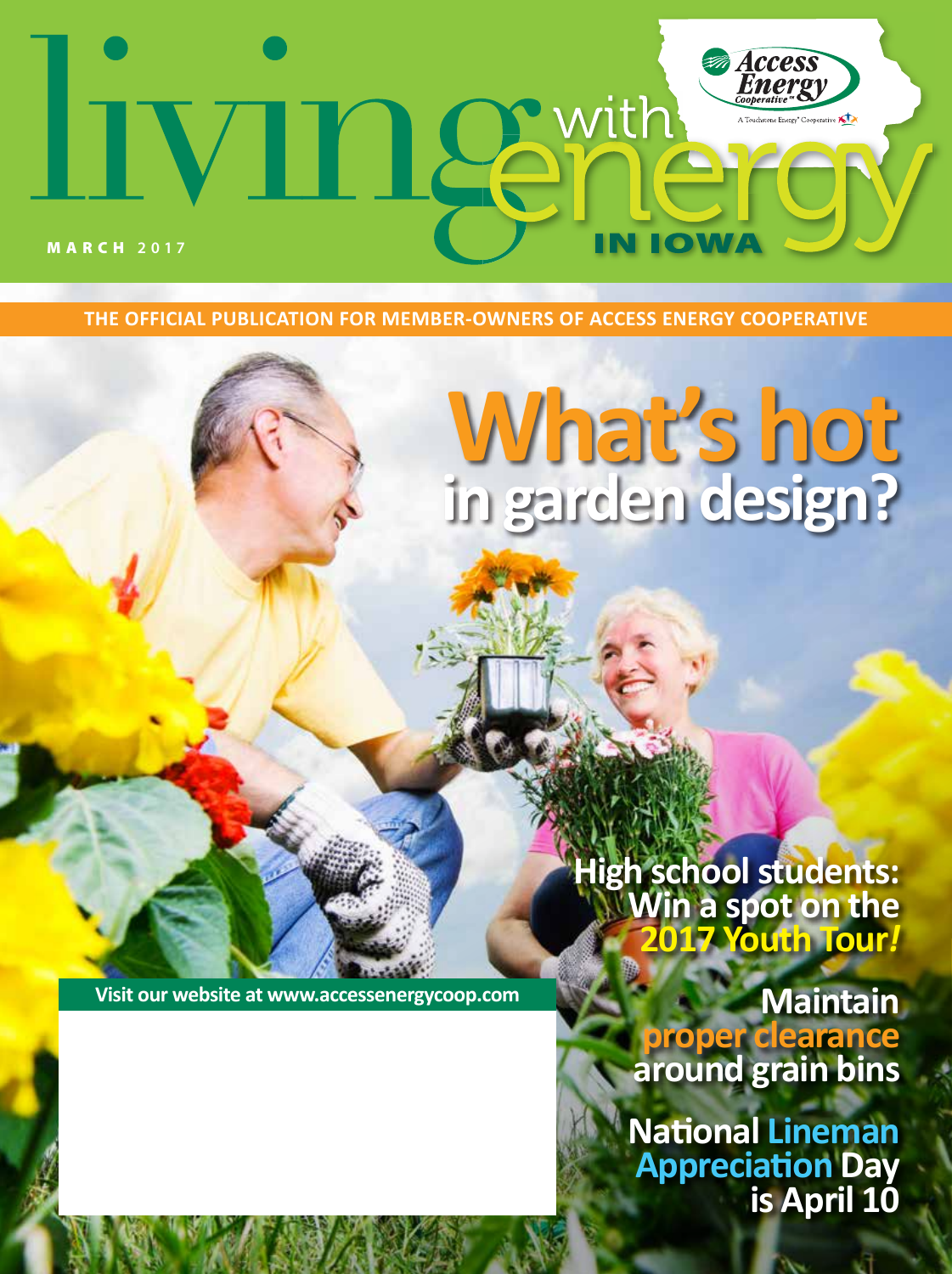#### **ACCESS ENERGY COOPERATIVE NEWS**

#### **UPCOMING EVENTS**



| March 14 | <b>Nominating Committee</b><br><b>Meets for</b><br><b>Election of Directors</b> |
|----------|---------------------------------------------------------------------------------|
| March 15 | <b>Scholarship Application</b><br><b>Deadline</b>                               |
| March 22 | <b>REC Day on the Hill</b>                                                      |
| March 31 | <b>Photo Contest Deadline</b>                                                   |
| April 10 | <b>National Lineman</b><br><b>Appreciation Day</b>                              |

**You can reach our office 24 hours a day, 7 days a week for answers to billing and account questions, paying your bill and service interruptions by calling 866-242-4232.**

#### **OFFICE CLOSING**

**The Access Energy Cooperative office will be closed April 14 for Good Friday.** 



*Access Energy Cooperative is dedicated to exceeding members' expectations for safe, reliable and efficient service, while being a good citizen in our communities.*

**Office:** Access Energy Cooperative 1800 W. Washington St., P.O. Box 440 Mount Pleasant, Iowa 52641 **Phone:** 319-385-1577 or 866-242-4232 **Fax:** 319-385-6873 **Call Before You Dig (Iowa One Call):** 800-292-8989 **Website:** www.accessenergycoop.com **Facebook:** facebook.com/AccessEnergyCoop **Twitter:** twitter.com/AccessEnergyC **E-mail:** contactus@accessenergycoop.com **Office Hours:** Monday-Thursday, 7 a.m.-4:30 p.m. Friday, 7 a.m.-3:30 p.m. Closed Saturday, Sunday and holidays **After Hours and Report Outages:** 319-385-1580 or

 800-452-7819 Payments can be placed in dropbox under flag pole. Visa and MasterCard accepted.

| <b>General Manager/CEO:</b> Kevin Wheeler<br><b>Editor:</b> Kimberly Davis |            |                |  |  |  |  |  |
|----------------------------------------------------------------------------|------------|----------------|--|--|--|--|--|
| <b>Assistant Editor:</b> Cherity Wibben<br><b>Officers and Directors:</b>  |            |                |  |  |  |  |  |
|                                                                            |            |                |  |  |  |  |  |
| Fred Hickenbottom                                                          | District 1 | Vice President |  |  |  |  |  |
| David Hollingsworth                                                        | District 1 | Secretary      |  |  |  |  |  |
| Marvin Newton                                                              | District 3 | Treasurer      |  |  |  |  |  |
| Joseph Heckethorn                                                          | District 1 | Director       |  |  |  |  |  |
| Larry White                                                                | District 2 | Director       |  |  |  |  |  |
| Robert Smith                                                               | District 2 | Director       |  |  |  |  |  |
| Marvin Holtkamp                                                            | District 3 | Director       |  |  |  |  |  |
| Victor Pierrot                                                             | District 3 | Director       |  |  |  |  |  |
| the state of the state of the state of the<br>$-1$                         |            |                |  |  |  |  |  |

This institution is an equal opportunity provider.

#### **HOW YOUR CO-OP WORKS**

## **Keeping up with technology keeps your power on**

It's a simple premise: When you flip the switch at home, the lights should come on. At Access Energy Cooperative, we work hard to ensure you have electricity every hour of every day. It's what we do; we're here for you, our member-owners. Even as we upgrade the distribution system to improve reliability, we face continual threats, such as a tornado or ice storm. Maybe a neighbor forgot to call before he dug up his backyard. Maybe someone slid off the road and hit a utility pole.

With more than 2,200 miles of electric distribution lines, we have a lot of ground to cover. So when the lights go out, we cover it as quickly as possible. Not too long ago, our only option was linemen driving throughout large areas to investigate a problem. But we've invested in smart technologies that allow us to monitor our system remotely and pinpoint problems more quickly and accurately, as they occur.

We also have great employees with tremendous expertise in maintaining and repairing our infrastructure. As your locally owned and operated not-for-profit utility, we deeply

care about the areas we serve. We evaluate and deploy cost-effective system upgrades and preventive maintenance strategies across our 10 counties. And we work hard all year to keep trees away from power lines to prevent outages.

In 2016, our outage reports show a significant reduction in the number and length of outages affecting our members. There were no major storms last year, which helped tremendously; in addition, our stringent equipment and vegetation management plans are doing their jobs to keep outages down and your power reliable.

Our 2016 reports also showed a significant increase in number of poles rejected for safety during inspection. The sections tested in 2016 covered areas with many of the original poles installed in the 1940s and 1950s, making a large percentage of the poles tested around 70 years old. That, in combination with the fact that we used a new contractor employing new technology for the testing process, is helping strengthen our pole-testing program to create a safer system for you. *₹* 

| <b>2016 System Reliability Report</b>                                |      |                                       |      |      |      |                   |  |
|----------------------------------------------------------------------|------|---------------------------------------|------|------|------|-------------------|--|
|                                                                      | 2016 | 2015                                  | 2014 | 2013 | 2012 | 5-year<br>average |  |
| Member service<br>interruptions<br>to number<br>of members<br>served | .76  | 2.34<br>(incurred<br>major<br>storms) | 1.33 | 1.37 | 1.04 | 1.37              |  |

#### **2016 and 2017 Maintenance Program Schedules (Set up on a rotating basis across the service area)**

| <b>Program description</b>   | 2017 program                                                      | 2016 program                                                          |
|------------------------------|-------------------------------------------------------------------|-----------------------------------------------------------------------|
| Equipment inspections        | Lee County and<br>Van Buren County areas                          | Lee County area                                                       |
| <b>Vegetation management</b> | Mt. Pleasant, Coppock,<br>south of Burlington and<br>Lowell areas | Selma, Stockport,<br>Lockridge, Perlee, Batavia<br>and Primrose areas |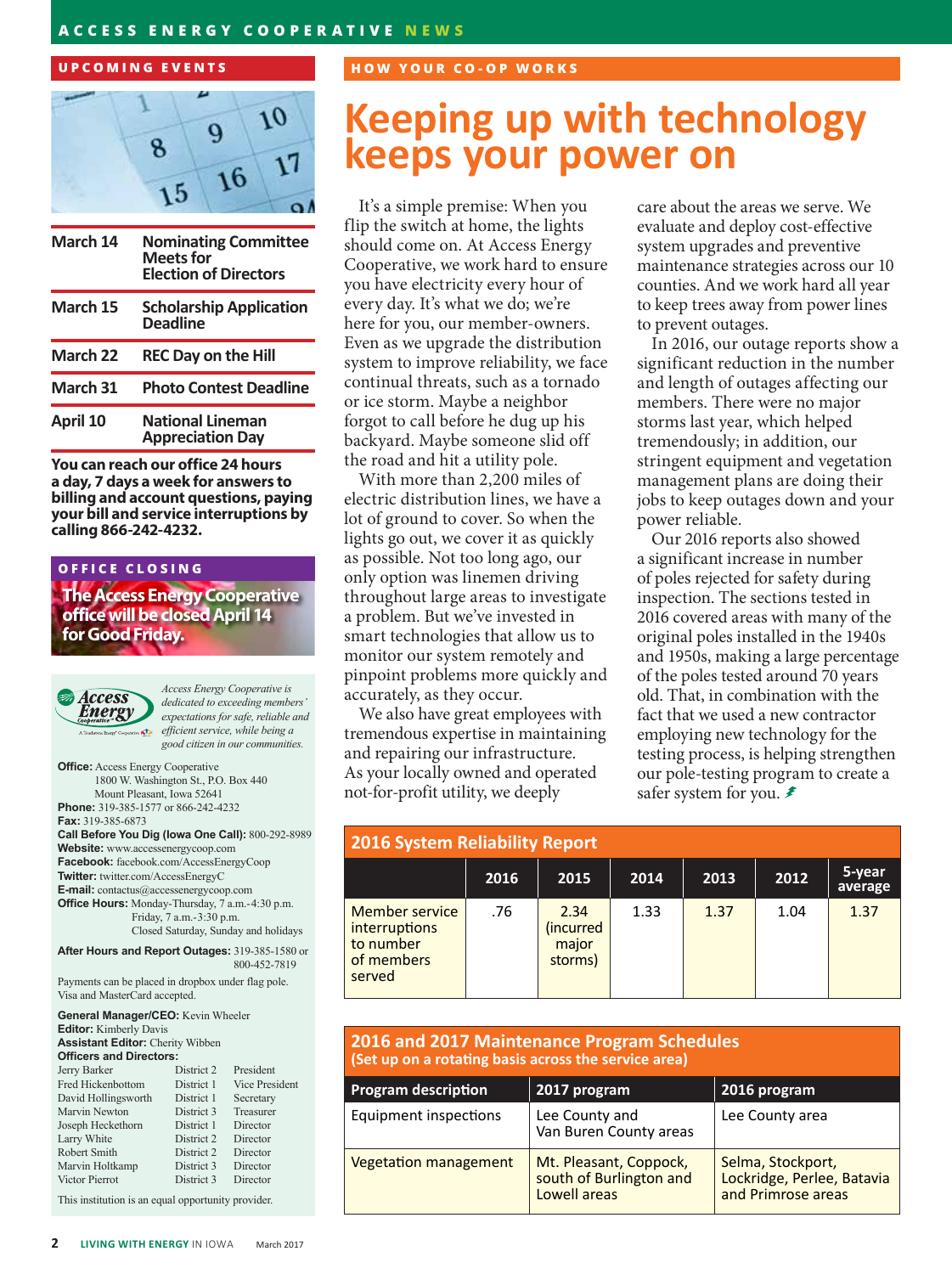#### **LOCAL PERSPECTIVE**

# **Managing physical threats is key to grid reliability**

#### **BY KEVIN WHEELER**

While the threat of cybersecurity attacks on the electric grid gets a lot of attention these days, physical

damage from storms or critters is much more likely to disrupt power. There are many physical threats to our power delivery system that your cooperative works hard to manage on a daily basis. From weather events (such as ice storms, tornadoes and flooding) to

criminal activity (including copper theft and shooting at a substation), it takes proactive commitment to consistently deliver reliable service.

If the lights do go out, we're ready to restore power as quickly and as safely as we can. Here are three key ways that we work to keep your power as reliable as possible:

## **1.Being part of the community**

One of the most valuable things about being served by an electric cooperative is that you also have an ownership stake in the way the cooperative operates. Electric cooperatives know our communities. We live and work in the towns and neighborhoods we serve. You know many of Access Energy Cooperative's board members and employees, who are also personally acquainted with or are a part of fire departments, county supervisors, EMTs and other organizations.

We know that emergencies can happen at any time. These relationships are important in



urgently responding to unplanned events or in preparing for more predictable events, including winter storms or summer flooding. For example, when a significant winter storm impacted almost every area of South Dakota over the Christmas

holiday – leaving thousands without power – Iowa's electric cooperatives responded. That's because we're part of one large cooperative community and cooperation among cooperatives is an essential principle of providing reliable electric service.

#### **2.Planning, preparing and practicing**

There's a well-known saying: "It's not *if* a crisis will occur, but *when* it will occur." What constitutes a crisis can mean different things to member-owners, depending on the role electricity plays in their daily lives or businesses. We test our disaster and business continuity plans regularly and pride ourselves on being prepared at all times.

Our plans not only focus on how to prevent threats, but also how to respond and recover from them. For example, trees too close to power lines can cause major damage during a storm and may result in a lengthy outage. Business activities,

such as vegetation management or pole inspections, may seem routine; however, they're strategically performed to proactively reduce threats.

#### **3.Coordinating with stakeholders**

Access Energy Cooperative places a high importance on working partnerships with fellow cooperatives, our state and national electric cooperative associations, industry partners and government agencies to mitigate the potential impacts of all types of threats to our system. Electric cooperatives work closely with the rest of the electric industry, the North American Electric Reliability Corporation, the Department of Homeland Security, the Department of Energy and the Federal Energy Regulatory Commission on matters of critical infrastructure protection. This includes sharing needed information about potential threats and working together to avoid disruptions to the extent possible.

Although the grid is incredibly resilient and can withstand many physical impacts, it's also a dynamic infrastructure that requires constant attention. We're vigilant in ensuring we protect the grid from physical and cyber threats in order to power your lives!

Kevin Wheeler is the general manager/CEO of Access Energy Cooperative.

#### **EDITOR'S CHOICE CONTEST**

# **Win 10 shade trees***!*

Shade trees should be a major component in your plan for lowering your family's summer energy bills. To help you get started, we're going to give 10 lucky electric co-op members 10 free shade trees up to a foot tall. (You also may choose from other tree categories for delivery in May.) The winners also will receive a one-year membership to the Arbor Day Foundation, which includes the organization's newsletter, *The Tree Book* and generous discounts on future tree purchases. For more details on the Arbor Day Foundation, go to www.arborday.org.

To enter this month's contest, please visit the new *Living with Energy in Iowa* website at www.livingwithenergyiniowa.com and complete the entry form by March 31, 2017. ≢

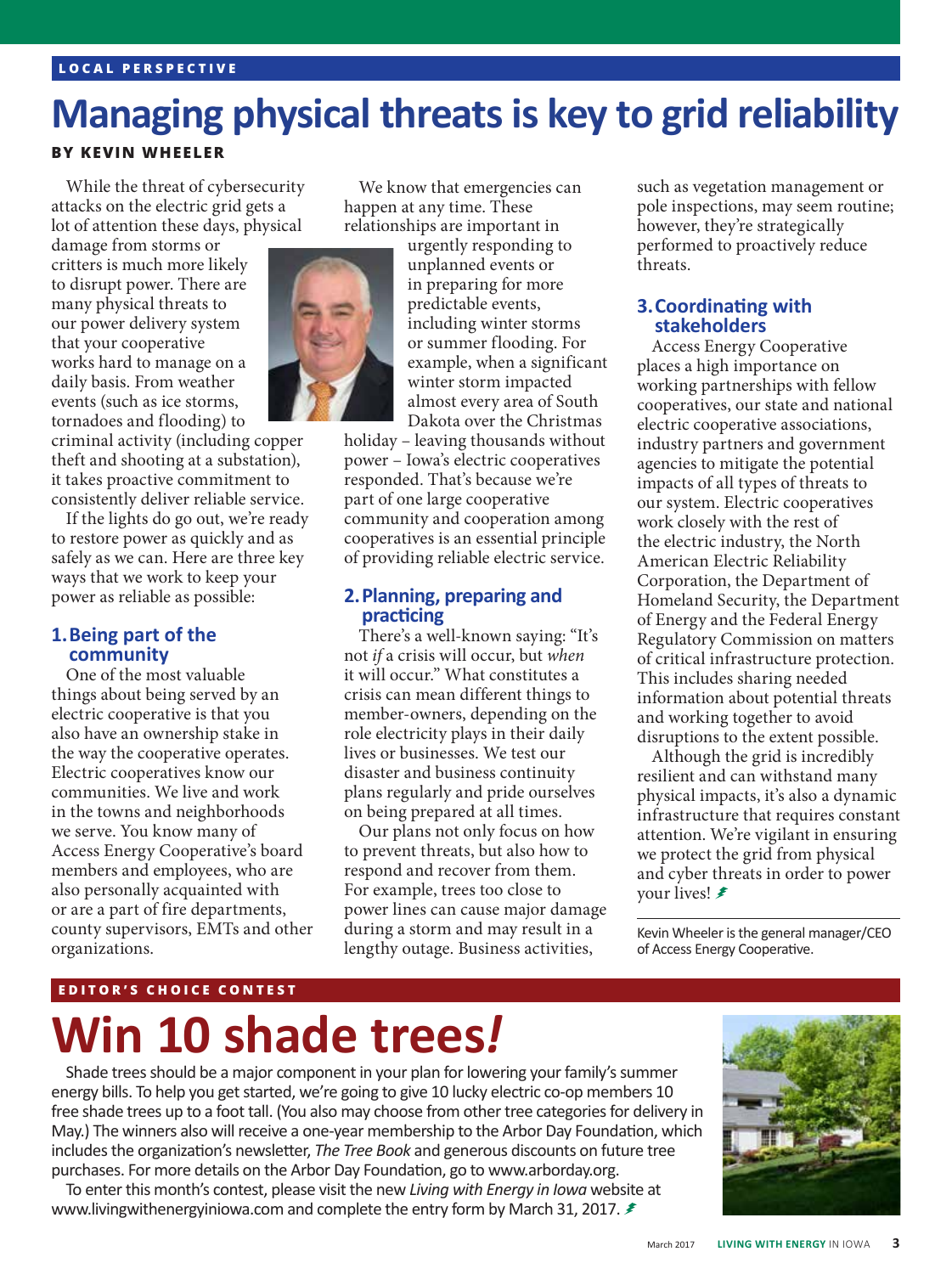#### **ACCESS ENERGY COOPERATIVE NEWS**

#### **ANNUAL MEETING**



**Aug. 1, 2017 @ 5 p.m.**

**Access Energy Cooperative Annual Meeting of Members**

**Everything is FREE***!*

#### **NOTE OF THANKS**

### **We just love it when our members take time to tell us how they feel***!*

**Consumer's Name**: McDonald-Ekstrand Family Farm LLC

**" Just wanted to let everyone know how much I appreciate your service, patience and help. Thank you."**

#### **CO-OP VIPS**

# **National Lineman Appreciation Day is April 10**

America's electric cooperatives have designated the second Monday of each April as National Lineman Appreciation Day, to honor the hardworking men and women who often operate in challenging conditions to keep your power on. Electric cooperative linemen don't often receive the recognition they deserve. They work all hours of the day, often in hazardous conditions far from their families, going above and beyond to restore power to their communities.

If you see a line worker in the Access Energy Cooperative office or around your area, please take a moment to say thanks. You also can leave a Twitter message at #ThankaLineman. <del>≢</del>









**Tony Adams**

**Tony Brown**

**Eli Harscher**



**Hetzler**





**Levon Mullen**

**Mitchell Banes**









**Kurt Lowenberg**



**Charles** 

**Mills**





**Wyatt Phillips**



**Donald Roach**

**Bob Ruby**

**Bill Simon**

**Trumpold**

### **You can help us deliver reliable service**

#### **Report suspicious activity**

**We ask our member-owners to be mindful of unusual situations and to immediately report them to the co-op or local authorities. For example, if you see non-cooperative personnel near a substation, that's noteworth and should be reported. If you see something that doesn't seem right, we ask you to say something so that it can be investigated.**

#### **Check for damage**

**If you have tree branches or other vegetation growing too closely to power lines or utility poles, please contact our operations department at 319-385-1577 so we can keep our lines clear in order to provide the most reliable service. If you come across damaged poles or equipment, please call the same number.**